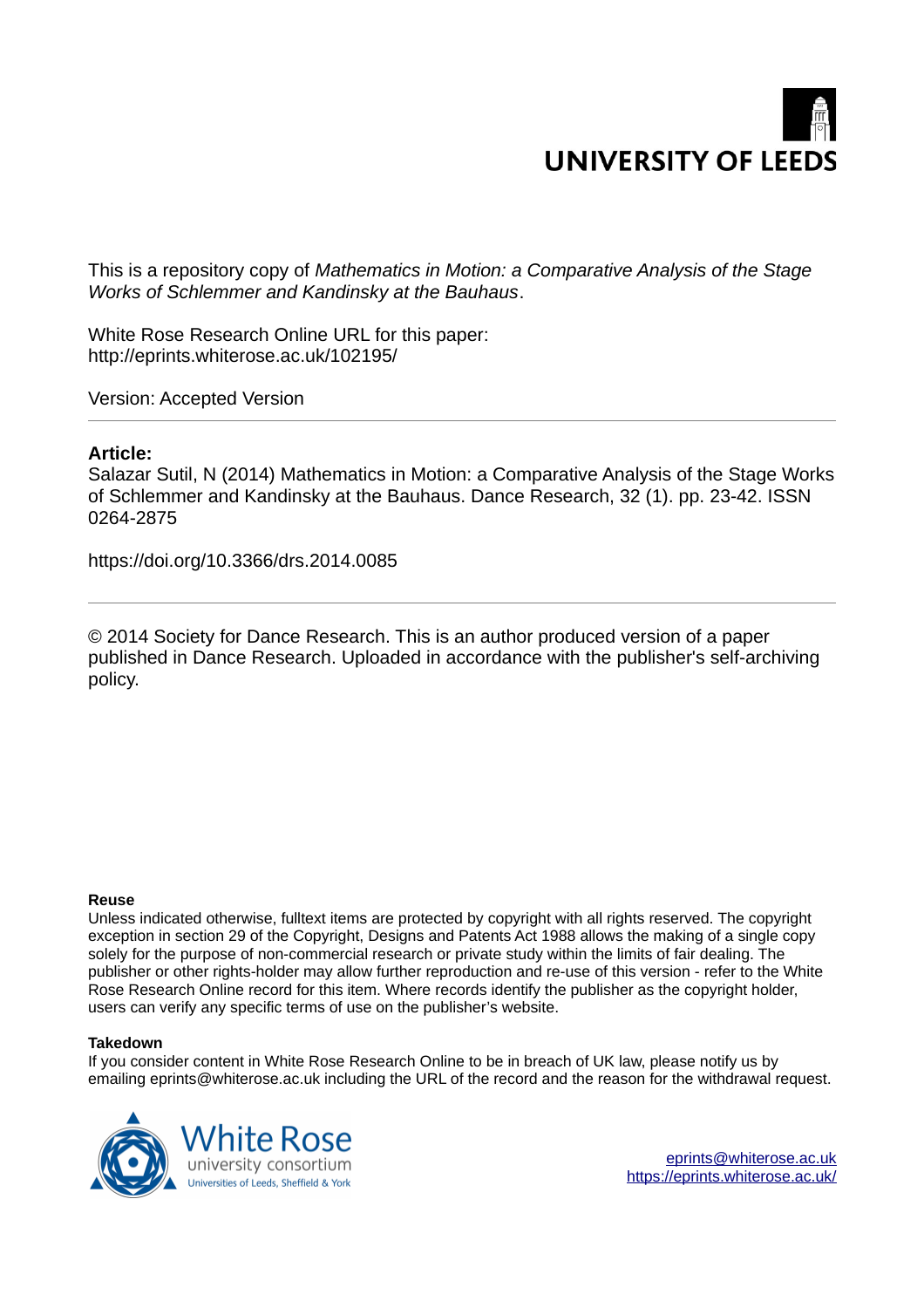This is a post-refereeing final draft. When citing, please refer to the published version:

Salazar Sutil, N. (2014) 'Mathematics in Motion: a Comparative Analysis of the Stage Works of Schlemmer and Kandinsky at the Bauhaus'. In Dance Research, Edinburgh: Edinburgh University Press, 32.1 (May): pp. 23-42.

# **Mathematics in motion: a comparative analysis of the stage works of Schlemmer and Kandinsky at the Bauhaus**

## Nicolas Salazar Sutil

Despite internal and nationwide political difficulties that led to various relocations across Germany and eventually Chicago, the Staatliche Bauhaus remains to this day one of the most influential programmes in art pedagogy- a model for many art schools and curricula worldwide. The main ethos of the Bauhaus school involved the integration of artistic disciplines through a combination of theoretical academy, arts-and-crafts schooling, and technological innovation. Walter Gropius' vision, as founder of the Bauhaus, remains relevant to this day: to bring together all creative efforts into one whole, and to 'reunify all disciples of the practical arts' (2012: 15). The main pedagogical principle of the Bauhaus, according to Gropius, was that even as 'art rises above all methods; in itself it cannot be taught, […] the crafts certainly can be' (15).

The school's foundation course was compulsory for all students for a period of six months, after which they could opt for a workshop-based course in a key subject including design, photography, typography, the visual arts, and the stage. These various disciplinary strands were all grounded on a study of Crafts (Werklehere) and Form (Formlehere), which provided the common methodological basis regardless of whether the student turned out to be a stage practitioner or typographer. The Bauhaus programme placed dedicated emphasis on analytical synthesis through an interrelation of its two core methods. In sum, a specialised understanding of form was intended to enhance craftsmanship, and viceversa. Integration of practice and theory also relied on an integration of three key areas: art in general, science (including mathematics and physics), and industry (in the form of technical possibilities and economic factors). From the above, it is clear that students pursuing a career in the performing arts would have had to acquire basic understandings of geometry in order to embed this knowledge within the Bauhaus' Stage workshop, particularly via: (1) construction techniques or modelling, and (2) diagramming, or the drawing of plans.

 This essay addresses the cultural-historical impact of the Bauhaus' celebrated method as it inflects on the school's highly influential works for the stage. In particular, this essay focuses on two leading figures of the German Bauhaus movement: Wassily Kandinsky and Oskar Schlemmer. In addition to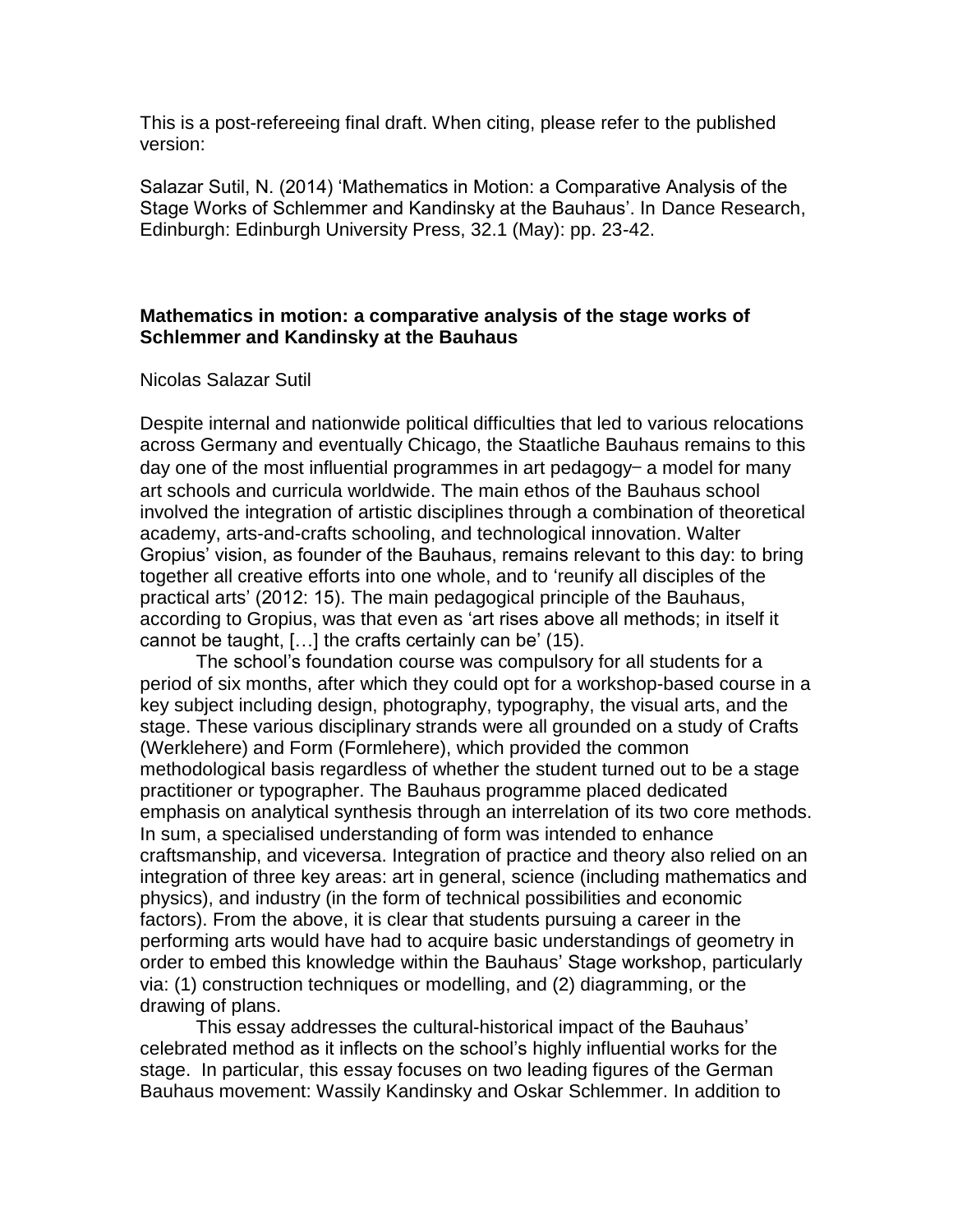discussing the importance of mathematical methods used by both these artists, the essay also speaks to the specific techniques used for the representation of a 'mathematics in motion', within a synthetic and cross-disciplinary choreographic context. I argue for a basic difference exemplified by these practitioners to the understanding of motion design- one ensconced within a visual approach (abstract dance), the other proprioceptive (balletic mathematics).

## Kandinsky: toward a dramatisation of form

Wassily Kandinsky held the position of Bauhaus Meister from 1922 up until the Nazis closed the school in 1933. By combining constructivist and cubofuturist influences from his native Russia with a classical artistic training obtained in Munich, Kandinsky provided the perfect link between the German fine arts scene and the Soviet avant-garde. He gained a position of some notoriety by developing a unique style of abstract painting, which he championed not simply as a novel pictorial style but as a kind of artistic and spiritual philosophy. Less known, perhaps, are Kandinsky's contributions to the practice and theory of formal composition in the performing arts. In a number of relevant publications, including the essay Abstract Synthesis on the Stage, which was written during his Bauhaus years, Kandinsky refined the idea that in order to develop new theatrical form, it was necessary to look at the underlying form behind an image.

The general problem of form, as Kandinsky himself explained, refers to two key considerations: form in its narrower sense- plane and space-, and form in its broader sense- colour and relations between tone and shape- (Kandinsky 2012: 61). In the following pages, I will contend that Kandinsky was a pioneer in the development of abstract theatre and dance, through his application of a theory of elements of form to a 'monumental art'. <sup>1</sup> Kandinsky's vision refers to a multidisciplinary cross-artistic synthesis that would famously engage musical, choreographic and visual elements into a coherent artistic unity. The basic principles of an abstract stage practice could be realized within the interdisciplinary and unifying context provided by the Bauhaus, particularly since the crossover from the fine arts to the stage also led to the radical new applications of mathematical methods and technological tools within experimental dance and theatre performance.<sup>2</sup>

Kandinsky's colour-tone dramas make up the central tetralogy of his abstract theatre. These four pieces, which were conceived for the theatre between 1909 and 1914 (and whilst resident in Russia), explore Kandinsky's vision of the lyrical and dramatic interaction between shape, movement, and

<sup>1</sup> Kandinsky's notion of a 'monumental art' is reminiscent of Wagner's well known concept of the Gesamtkunstwerk (total artwork) both in scope and ambition. The two, however, are fundamentally different. For a comparative analysis see Chiel Kattenbelt's 'Theatre as the site of the performer and the stage of intermediality' in Chapple and Kattenbelt (eds.) Intermediality in Theatre and Performance.

<sup>&</sup>lt;sup>2</sup> For a study of mathematical influences in the historical avant-garde see Salazar Sutil, N (2010), Theatres of the Surd: mathematical thinking and its impact on European avant-garde theatre (1890-1980).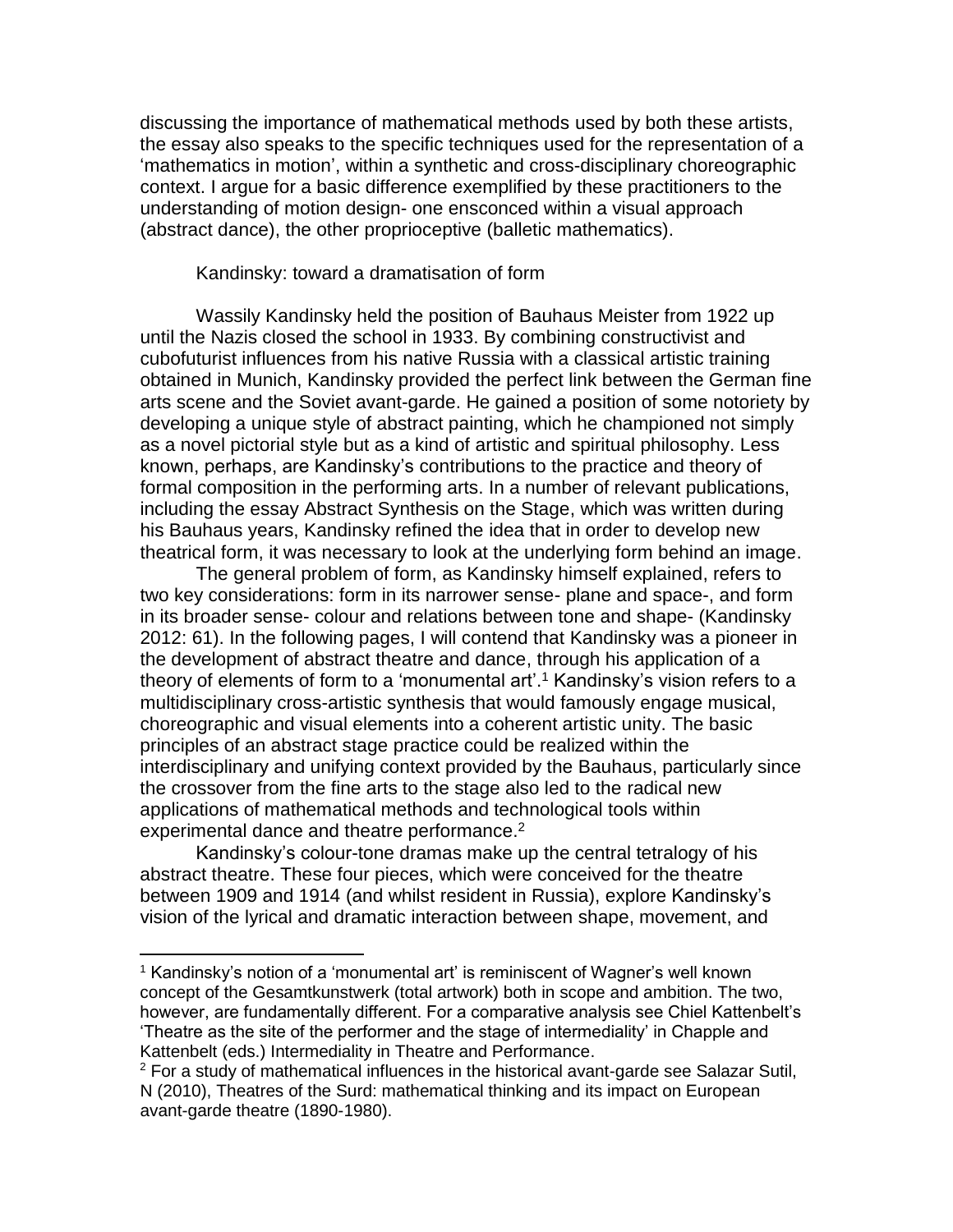colour. Kandinsky's Yellow Sound is perhaps the most representative, insofar as it explores in some depth the artist's enduring preoccupation with synesthesia; that is, stimulation of one sensory or cognitive process leading to experiences in a second sensory-cognitive pathway. Kandinsky's synesthetic art was particularly poignant in terms of a crossover between sight and sound, as it is clear from the piece's title.<sup>3</sup> Kandinksy also sought to achieve the effect of colored tone or colored sound by the innovative blend of multiple artistic disciplines and media, especially through novel lighting techniques, as I will explain in due course. The role of text, furthermore, was highly specialized. As Kandinsky himself explained in his article 'On Stage Composition', dating back to 1911-2: words and sentences were used in Yellow Sound only to generate 'moods'. Kandinsky wanted the sound of the human voice to be used 'purely', that is, without being obscured by the meaning of the words (1994: 264). This attempt to consider dramatic art in terms of inner means, activated via synesthetic sense schemata, rather than word-based meaning, enabled Kandinsky to experiment in a kind of stage practice that was primarily visual. Having said this, Kandinsky's work was also synesthetic, which enabled a sensory crossover from vision to sound and kinetic sensation (but never to a semantic domain). So against established dramatic notions like 'action', Kandinsky argued for a sense of dramatic progression based on subtle variations in the three 'elements' that make up the drama: music, movement, and colour.

Likewise, the characters in Yellow Sound function in purely formal terms: the Giants, the Child, the Fat Man, the People in Flowing garbs, are valuable as dramatic elements inasmuch as they embody fundamental elements of form in the visual and sonic composition. Any psychological traits found in the characters of Kandinsky's play can be deduced from these formal properties. Kandinsky's abstract theatre can elicit tension, vibration, harmony, and ultimately, conflict, by means of contrasting size, volume, shape, and colour. For an experience of drama to take place there is no need for realistic representation, with all the psychological and emotional baggage stylistic realism carries with it.

In his book Point to Line to Plane, Kandinsky introduced the art of composition as a basic arrangement of elements moving from point to plane, applicable to the visual as well as the performing arts. Kandinsky also introduced the notion of 'dramatization' to speak of lines in a pictorial plane that are close to, and not touching, the edge of the plane. So whereas a line that touches the edge loses its tension and thus become still and quiet ('lyrical'), lines approaching the edge increase in tension, thus producing a sense of pictorial sound or 'dramatization'. For Kandinsky, the notion of 'dramatization' is also key to understanding diagonal lines that do not link the centre of a square to one of its corners, but rather deviate in a way that is a-centered and which does not touch any of the four corners. According to this analysis, pictorial representation could be said to be dramatic when four elementary lines, two diagonals, vertical and horizontal, are spread unequally across the plane. The attribution of a dynamic

<sup>&</sup>lt;sup>3</sup> Other contemporary art practitioners to have explored the concept of synesthesia, like Kandinsky, include Alexander Scriabin and the Italian futurist stage artist Enrico Prampolini, who pioneered the idea of 'chromophony'.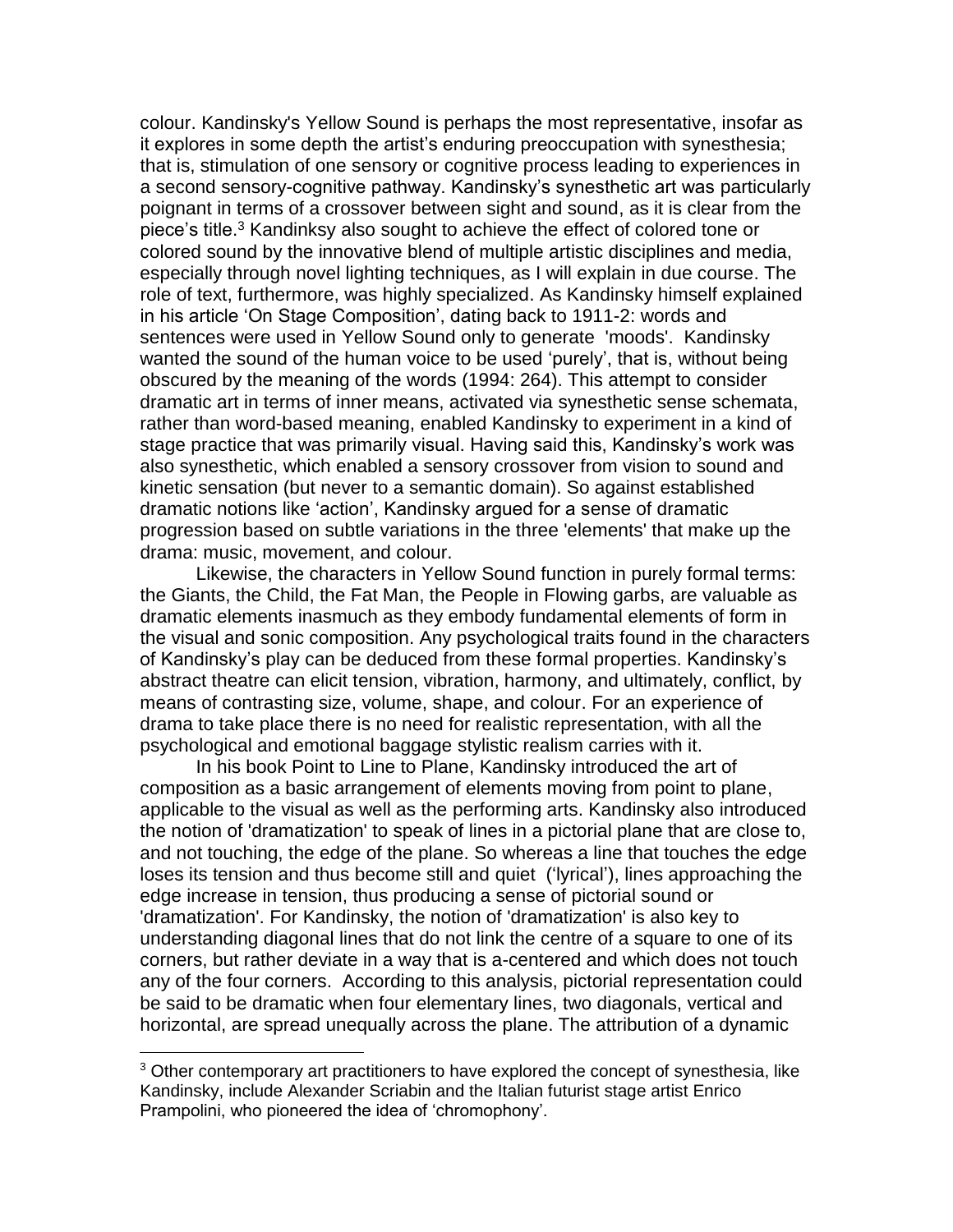quality to the relationship between a point and a line, or a line and a plane, is key to understanding the way in which Kandinsky's points, lines and planes can be given life not only as geometric properties, but also dynamic elements in an artistic composition (whether it be a painting, a play, or a dance).

# [INSERT FIGURE 1 HERE]

### **Kandinsky's representation of 'lyrical' and 'dramatic' lines in a pictorial plane. Drawing by the author, adapted from Kandinsky's 'Point to Line to Plane' (published in Complete Writings on Art, New York: Da Capo Press, 1994)**

#### Abstract dance

Point to Line to Plane is also relevant to this discussion not least because it contains traces of a theory of abstract dance. After acknowledging the mathematical notion of point Kandinsky generalized the object in question to represent spatial dynamics of many kinds, including the notion of pointe work as understood within balletic technique. Thus, abstract dance can be constructed from basic representations of stillness or stops, which can be generalized to mean the holding of a position, a position en pointe, the taking up of a literal point in space, etc. Even at such a fundamentally abstract level, Kandinsky saw the various embodiments of 'point' as a tension, a conflict. The point further on manifests itself as a temporal period, as well as a spatial period; i.e. the punctuation mark or the full-stop symbol. In like manner, Kandinsky saw no end to extra-mathematical generalizations to the line: temperature, hue, force, sound, and of course, locomotive movement occurring in the dance; they all stand for the object of the line and linear composition in general. Kandinsky moved finally to a discussion of the picture plane, which generally, he saw as rectangular or square surface. The plane could also be actualized as the dance floor, which constitutes a canvas on which the points and lines embodied by the dancer are drawn.

This said, abstract dance does not involve the figurative interpretation of the notions of point, line and plane by a live dancer. Rather, it involves a removal of concrete objects, especially in terms of taking the concrete body of the dancer out of the dance. Abstract movement, in Kandinsky's approach, becomes an act of re-moving, by which I mean the internalization of the movement to inner gestures, diagrammatized traceforms, and geometrized figures that are reductive and extractive representations of the human body. Movement, at such an abstract level, is simply the process of adding dimensions to a geometric coordinate. When a point moves, it becomes a line; when a line moves, it becomes a plane. The reason why Kandinsky's approach to dance is distinctly abstract, as opposed to Schlemmer's approach (which was not), is that the movement originates from points that are derived from human bodies. The concrete human body, however, and concrete representation in general, is ultimately eliminated. Abstraction thus transcends the corporeal, so that what remains on stage is pure movement, pure formal tension provoked by points, lines and planes. Thus, Kandinsky's dances are performed not by live dancers at all, but by geometric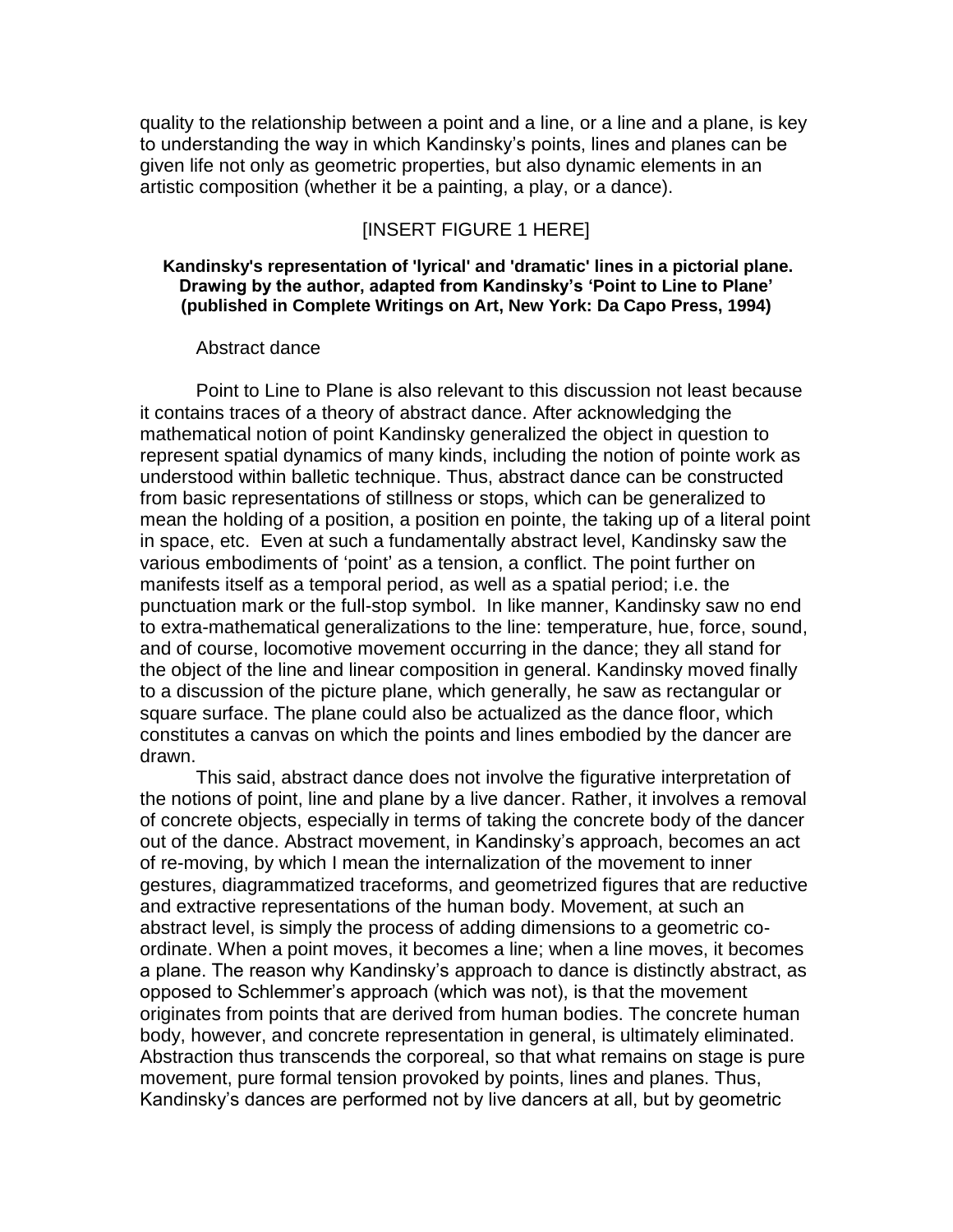figures extracted or indeed completely removed from dancers or other concrete objects. As such, any point, line or plane in movement, even if totally removed from concrete life, could be given artistic life through movement. The need for removed movement, as it were, derives from the belief that figuration otherwise imprisons or conceals the true nature of things. The same applies to elements that are only incidental to the existence of the art object. By a principle Kandinsky called 'inner necessity' (quoted in Ingold 2011: 206), the 'abstract content' of the work of art becomes a truth that could directly touch the soul of the perceiver and set it in motion.

Abstract composition could thus recover from the noise of figurative dance an image that does not depend on bodies and concrete dance figures for its realisation. The abstractions 'open the mind to inner truths that are ontologically prior to the outward forms of things' (Ingold 2011: 206), as figuratively performed in a live dance. Ultimately, by simplifying anatomical shapes to a series of lines and arcs Kandinsky argued that he could touch upon the essence of the dance. Thus, in the same way that he turned the dancer into a stick figure or geometric object (as we will see presently), so complex dance phrases were reduced to single 'dynemes', that is, to the most basic units in the grammar of movement.

Kandinsky's vision was realized in his set and choreographic staging of Modest Mussorgsky's Pictures at an Exhibition, performed at the Dessauer Friedrich-Theater in 1928.<sup>4</sup> Mussorgsky's ten 'pictures' were turned into sixteen animations combining music, stage movement, lighting and decoration. Kandinsky's concept rests on this inner need for abstraction, which is realized through the geometrical stylizations of the figures described in the original paintings by Viktor Hartmann, and musicalized by Mussorgsky. In Kandinsky's version, the exhibition contains a clear sense of movement, as the geometric objects shift on the canvas, and as the sixteen paintings that make up the exhibition alternate. 'Ballet of the Unhatched Chicks', for instance, features a meandering white line on a black plane, upon which yellow points move gradually. The bright yellow of the unhatched chickens (represented as abstract

l

<sup>4</sup> Mussorgsky's original piano suite in ten movements, composed in 1874, was inspired by 10 drawings and watercolors of Russian architect and painter Viktor Hartmann. The piece would have no doubt appealed to Kandinsky as a case of synesthetic art, but also as an example of the kind of artistic re-mediatisation that was to become a key feature of his idea of a 'monumental art'. Thus, the same paintings that Mussorgsky had turned into piano music in the late  $19<sup>th</sup>$  century, where brought back into the medium of visual arts via Kandinsky's design, albeit in a more synthetic and abstract form. The complete set of original watercolor drawings produced by Kandinsky for the 1928 performance was exhibited by the Centre Pompidou, together with the animated images, and published as part of the comprehensive exhibition Danser sa Vie (2011–12), celebrating interactions between art and dance from 1900 to the present. Mikhail Rudy produced a version of Kandinsky's work in 2011, featuring music from Mussorgsky and an animated experimental video based on Kandinsky's watercolors.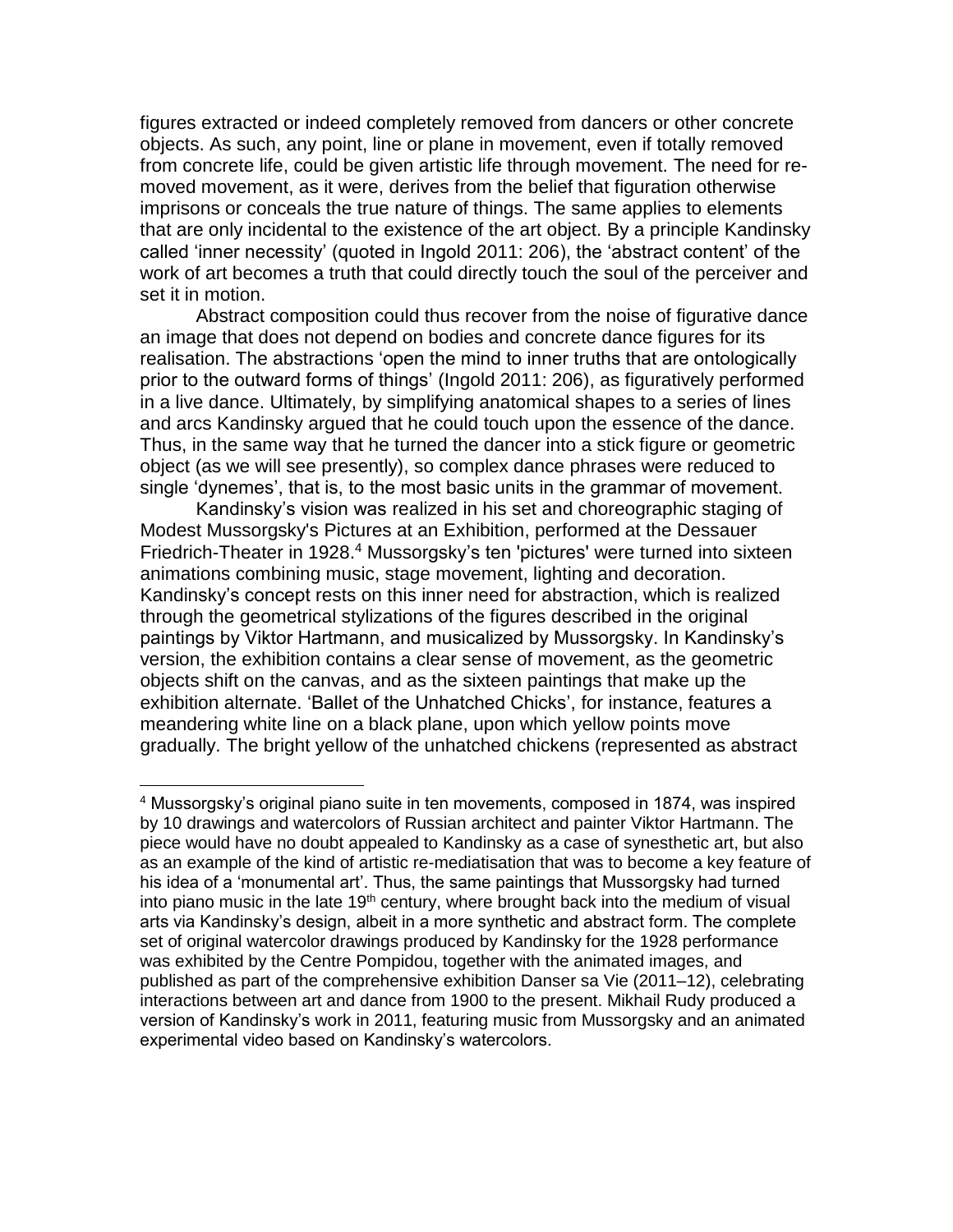spots of light), and the shape of the line upon which the dancing points shift, are the only elements needed for the ballet in question to take place. Kandinsky realised the movement of the dancing spots in his 1928 stage production in terms of an imaginative use of lighting. Thus, while the central portion of the set was at first concealed by a black cover, hand-held spotlights positioned behind the scenery illuminated the various patterns of dots and lines cut into its left and right sides (Guggenheim 1983: 72). Real dancers were also used in the production, serving 'quite different functions in the different scenes in which they participated' (72), particularly by adding visual information by bearing a 'map image', and providing the necessary sense of traction to the formal elements along the composition, or else by gesticulating to provide the kind of 'moods' Kandinksy speaks of in his description of Yellow Sound, quoted above.

### The Gret Palucca drawings

In 1926 the impresario and socialite Fritz Bienert contacted Kandinsky in an attempt to promote the work of aspiring dancer Gret Palucca. Palucca, it might be worth noting, also happened to be Bienert's wife. Given the enormous influence played by the Bienert family in artistic circles, Kandinsky obliged. The Bauhaus Meister even agreed to write a multipage essay based on promotional photographic material of Gret Palucca's dances. Bienert provided Kandinsky with four stills taken by photographer Charlotte Rudolph, on the basis of which Kandinsky drew four diagrams.

Susan Funkenstein argues in her essay 'Picturing Palucca at the Bauhaus' that the performance embodies Kandinsky's expounded theories of composition, particularly his idea of a balance of warm and cool, light and heavy; which were paralleled in Palucca's choreographic work (2012: 49-50). Kandinsky's visual essay also reads as a fine example of abstract dance, inasmuch as the choreographic figures drawn by the dancer's body changing over time are re-moved and segmented, producing basic tensions between purely formal elements. There are many ways in which these formal elements elicit a dynamic contrast, but it is clear from the drawings below that Kandinsky is keen on establishing a juxtaposition of: (1) the arc and the straight line, (2) the dancer's joint angles in acute and obtuse degrees, and (3) the dancer's bodylines drawn in relation to the plane of composition within which the body lies framed. The tensions drawn from the above enabled Kandinsky to translate the key contours and axes of the dancer's body into 'dramatizations', as defined earlier. In this third stage of the choreographic analysis, the dance also serves as the basis for a formal composition, in the broader sense used by Kandinksy, such that the division of primary and secondary axes and areas could be pictorialized by the addition of colour.

Kandinsky argued in his accompanying essay that an instantaneous photographic capture of dance movement could be translated into diagrammatic form (1994: 521), in order to better understand how the dance, which is essentially a temporal art form, is in fact made up of cut-off forms or still shapes in space. Thus, Kandinsky was expanding on an idea he had already explored in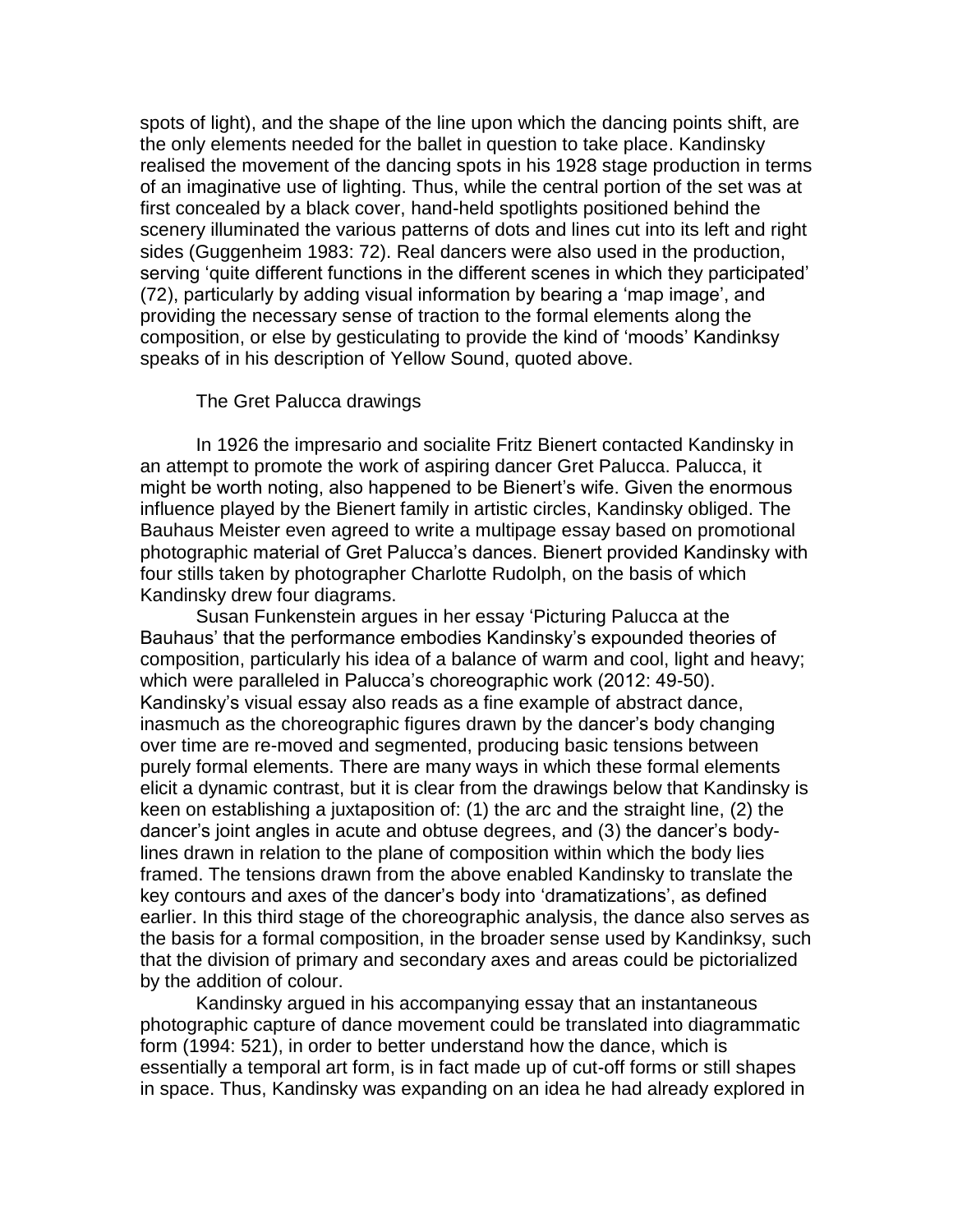his colour tone dramas, namely, that the temporal variable in kinetic art could be obtained from a progression of stills, to produce moving paintings. One could argue that this approach is, in a manner of speaking, chronophotographic. Indeed, plenty of similarities could be drawn here between Kandinsky's Dance Curves, and Etienne-Jules Marey's so called 'geometric chronophotography' 5 , where the moving human body is likewise turned into a moving stick figure. In both cases, the moving human body is reduced to lines and joint angles, allowing a sense of movement to emerge from the sequencing of still-photographic geometric images. The parsing mechanism that is the time- lapse photographic medium recomposes the geometry in movement, but in such a way that it removes the movement from the body (or the dancer), and artificially reactivates it via the sequencing of still images.

The Palucca dance could be recomposed analytically into a sequence of motion segmentations, if more frames were available. Instead of experiencing the living moving body as concrete dance, an abstract dance would occur as the animated rendition of the stick figures, or indeed the purely abstract and imaginary shapes, move sequentially along an animation strip. The dance is not only a sequencing of images; it is also an imaginary sequence. Ultimately, abstract dance relies on a purely optical and projective re-composition of movement. If motion is contained in the movement of still images, and not in the live dance itself, motion becomes thus subject to the regime of the retina- that is, it happens as a purely optical effect, projected onto the screen of the artist's imagination. Movement does not occur in itself, in the ambit of a movement sensation (proprioception). Summing up, the fact that movement could be recomposed chrono-photographically enabled Kandinsky to position the art of painting and drawing at the heart of the choreographic imagination, which is why he could speak of paintings as frozen instances of choreographic or scenic art. Conversely, the dance could be seen to be a drawing or painting in motion.

# [INSERT FIGURE 2 HERE]

## **Diagrammatisation of Gret Palucca's dances, by Wassily Kandinsky (1926)**

Schlemmer and the mathematics of motion

 $\overline{a}$ 

During his time as Meister of the Stage Workshop at the Weimar and Dessau Bauhaus, Schlemmer devised a number of theatre works, dances, circus acts, cabarets and Fasching parties, which came to encapsulate the Bauhaus' highly influential contribution to performance-making in the inter-war years. Like many of his Bauhaus colleagues (including Kandinsky and Paul Klee), Schlemmer first grappled with the question of whether abstract space ought to be

<sup>&</sup>lt;sup>5</sup> For a study of geometric chronophotography see Nicolas Salazar Sutil and Sebastian Melo (2014) 'Exposed to Time: cross-histories of human motion visualisation from chrono- to dynamophotography', in Douglas Rosenberg (ed.) The Oxford Handbook of Screendance Studies.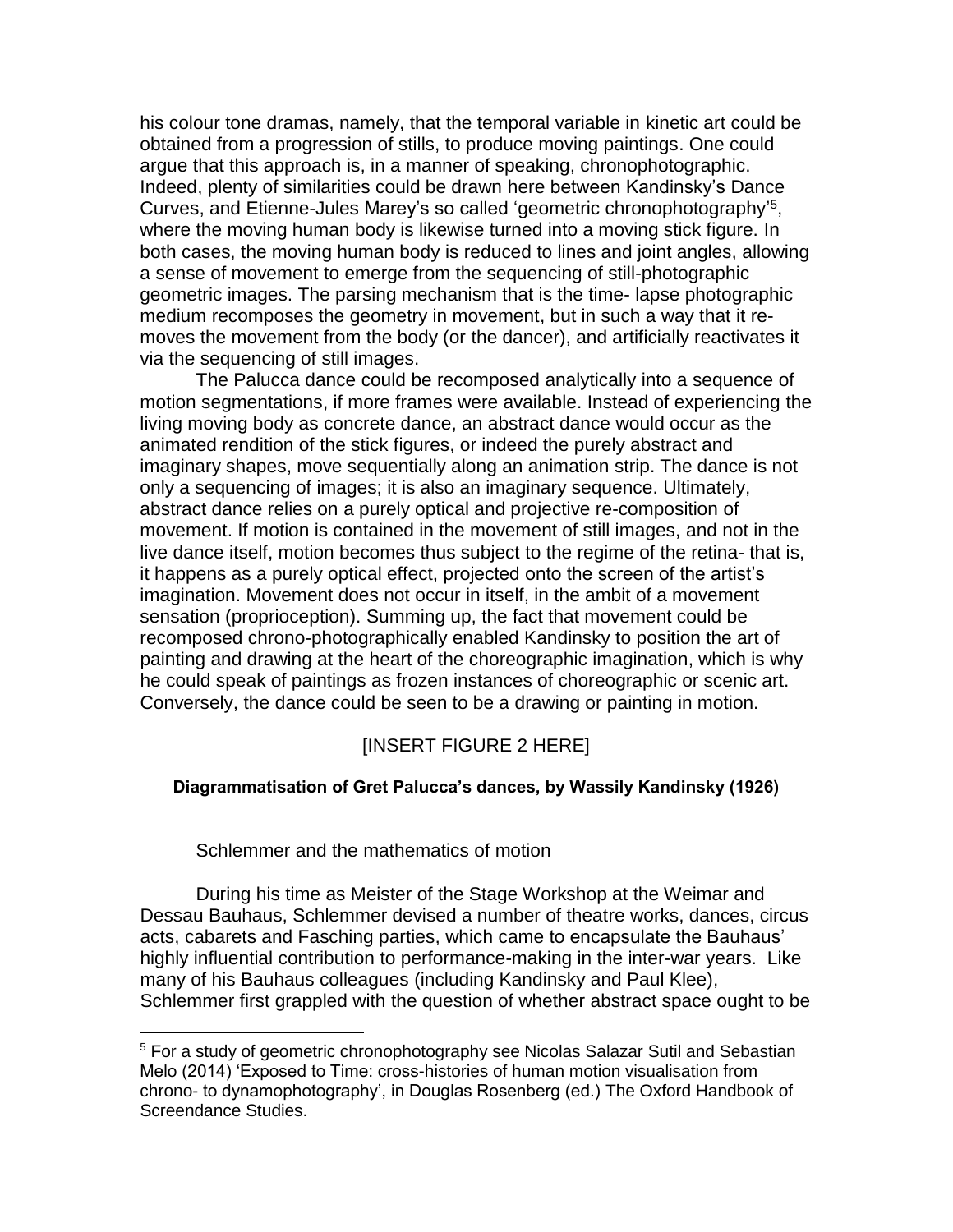adapted in deference to the human body. Furthermore, Schlemmer asked himself whether space should be transformed into the imitation of nature, or whether, conversely, the human body would be recast in the mold of abstract space. Schlemmer resolved this question by arguing that abstraction could not be achieved for the sake of abstraction, as Kandinsky claimed it should. For Schlemmer, geometric abstraction should be extracted from shapes inherent to the human body; e.g. the star form of the spread-out fingers of the hand or the sign of infinity (∞) of the folded arms. In other words, Schlemmer argued for mathematical objects that should be embodied and felt: 'geometry, the Golden Section, the laws of proportion' he wrote:

'… they are lifeless and unproductive unless they are experienced, touched and felt. We must surrender ourselves to the miracles of the proportions, the magnificence of the mathematical relationships and correspondences, and derive our laws from the results' (1990: 142).

Oskar Schlemmer wrote that his work found great delight in mathematics: 'not the kind one has to sweat about in school, but rather in the kind of artistic, metaphysical mathematics that suggests itself by necessity, as in art' (Schlemmer, quoted in Trimingham 204: 138). In other words, what Schlemmer (and by extension I myself) mean by mathematics is most certainly not what a trained mathematician might have in mind. Mathematics here refers primarily to an innate sense of regular and formalised space and number derived from physical life, and also from the process of mentalisation or internalization of movement that generates thought out of physical motion. Schlemmer's notion that mathematics in motion is produced by necessity echoes Kandinsky's 'inner need' for abstraction. Rather than being a language one acquires through learning, mathematics in motion is a language one produces naturally and by necessity, given the fact we possess proportionate and symmetric bodies that move in space. In Schlemmer's own words: mathematics in motion 'corresponds to the inherent mathematic of the human body', which 'creates its balance by means of movements' (1961: 23).

In order to sense mathematics, and bring it to life in art, it had to be performed. To achieve this, Schlemmer set himself the task of creating what he called a 'balletic mathematics', which would derive a sense of artistic and aesthetic value from the inherent beauty of formalized dancing bodies. Schlemmer goes on to argue in a diary entry from September 1922 that in addition to seeking an original and primordial impulse in non-intellectual and irrational modes of thought, modern artists discovered 'the new mathematics of relativity'. He continued: 'both these modes of consciousness- the sense of man as a machine, and insight into the deepest wells of creativity- are symptoms of one and the same yearning' (1990: 127). Elsewhere, Schlemmer spoke of two creative paths, one of emotion and one of a mathematics in motion, the mechanics of joints and swivels and the exactitude of rhythmics and gymnastics' (1961: 95).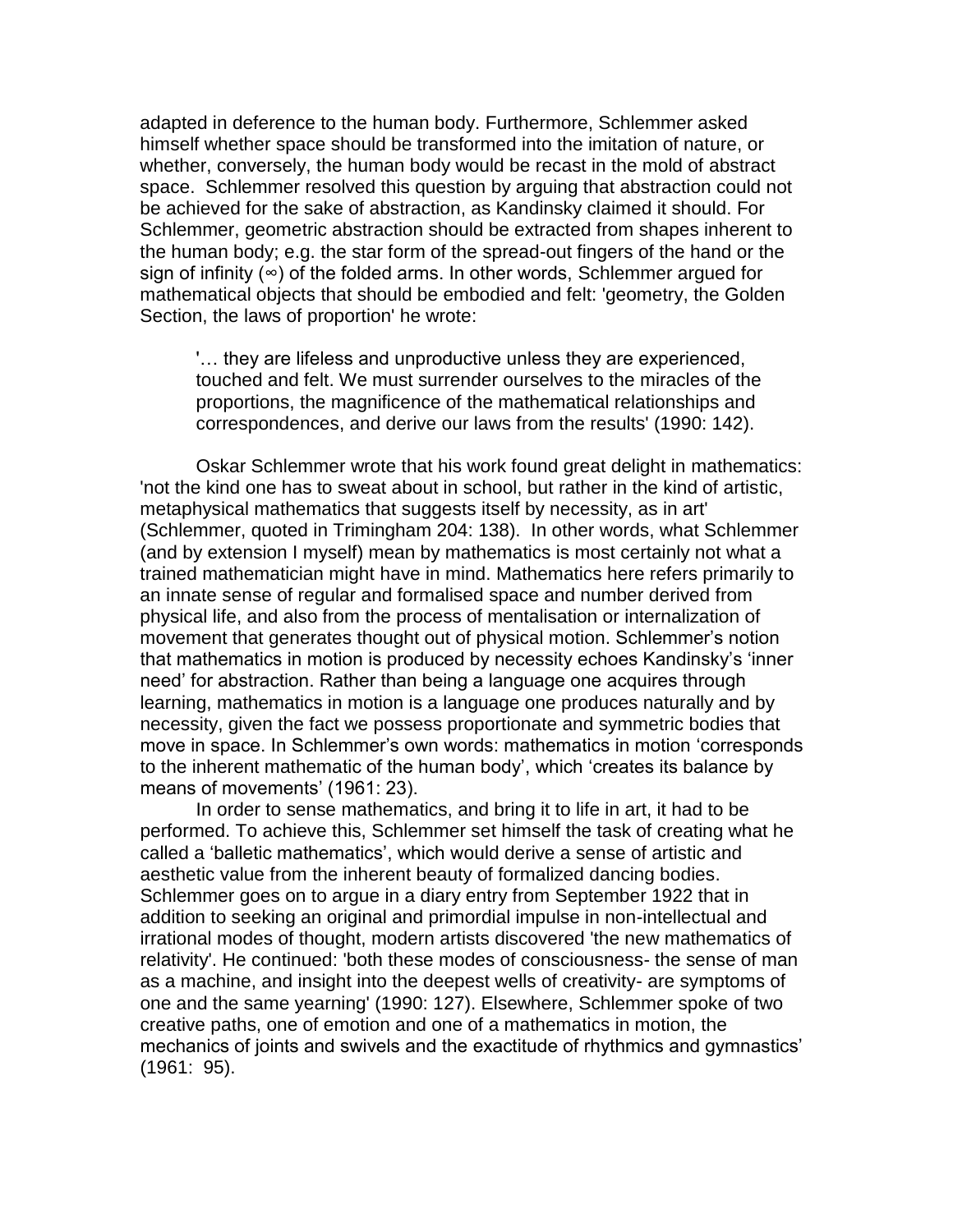## [INSERT FIGURE 3 HERE]

## **Geometric Man, from Schlemmer's Man and Art Figure (1927), published in The Theatre of the Bauhaus (Wesleyan University Press, 1961)**

Schlemmer's five principles

There are fundamental principles running through Schlemmer's stagework relating to: 1) body 2) space 3) motion, 4) the synthesis of the physical/material world, and 5) metaphysical and spiritual dimensions. Firstly, Schlemmer's theory of space relates to an involvement of a choreographic performance within a surrounding area, not only the stage, but also an entire building. This placed demands on an 'architectonic handling of performance space' (1962: 162). Schlemmer was concerned with combining plane geometry or 2D space (the surface or floor on which the dancer moves) with the 3D, solid geometry of the moving body. This connection was at the heart of Schlemmer's artistic vision. Indeed, most of his dances explore this relationship as a kind of compositional interdependence. The floor holds 'Man the Dancer' (Tänzermensch), in the same way that the dancer becomes the receptacle of its floor. They are both an essential component of the choreographic synthesis. There is no dancer without the plane within which this dancer moves, in the same way that there is no dramatization of the line (going back to Kandinsky), without the rectangular plane of the canvas-frame.

Following on the above, Schlemmer stressed the idea of a 'floor geometry' (1990: 162), which he defined as the configurations which determine the paths of the dancers, and which in some cases was identical to the forms worn by the dancers. Schlemmer explored this idea in his trio Space Dance (Raumtanz), first produced at the Dessau Bauhaus in 1926. The body shape and the shapes produced by the dancing automaton as it moves on the diagrammatized dancefloor are the same. Schlemmer also used carpets with various geometrical patterns (particularly chessboards), as a grid-like canvas on which to set the body in motion. In a diary entry dated mid-December 1925, Schlemmer explained how this geometrical carpet ought to be used in rehearsal: 'each field will be numbered, and during the dance the numbers will be called out. A similar procedure with the instruments, and likewise with the colours, the space and so on […] The immediate goal: discover the different principles that govern the different areas' (1990: 186).

The second fundamental principle of balletic mathematics relates to a novel understanding of the human body. Schlemmer proposed to work out a bodily design based on the 'laws of the surrounding cubical space', which resulted in his conception of choreographic bodies as an ambulant architecture' (1961: 26). In order to make a connection between the anatomical body and its surrounding planar space, Schlemmer made use of stereometry; that is, the study of solid volumes. In Schlemmer's own words: 'Space, when taken as determining the laws of everything that happens within its limits, also determines the gestures of the dancer […] Out of plane geometry, out of the pursuit of the straight line, the diagonal, the circle and the curve, a stereometry of space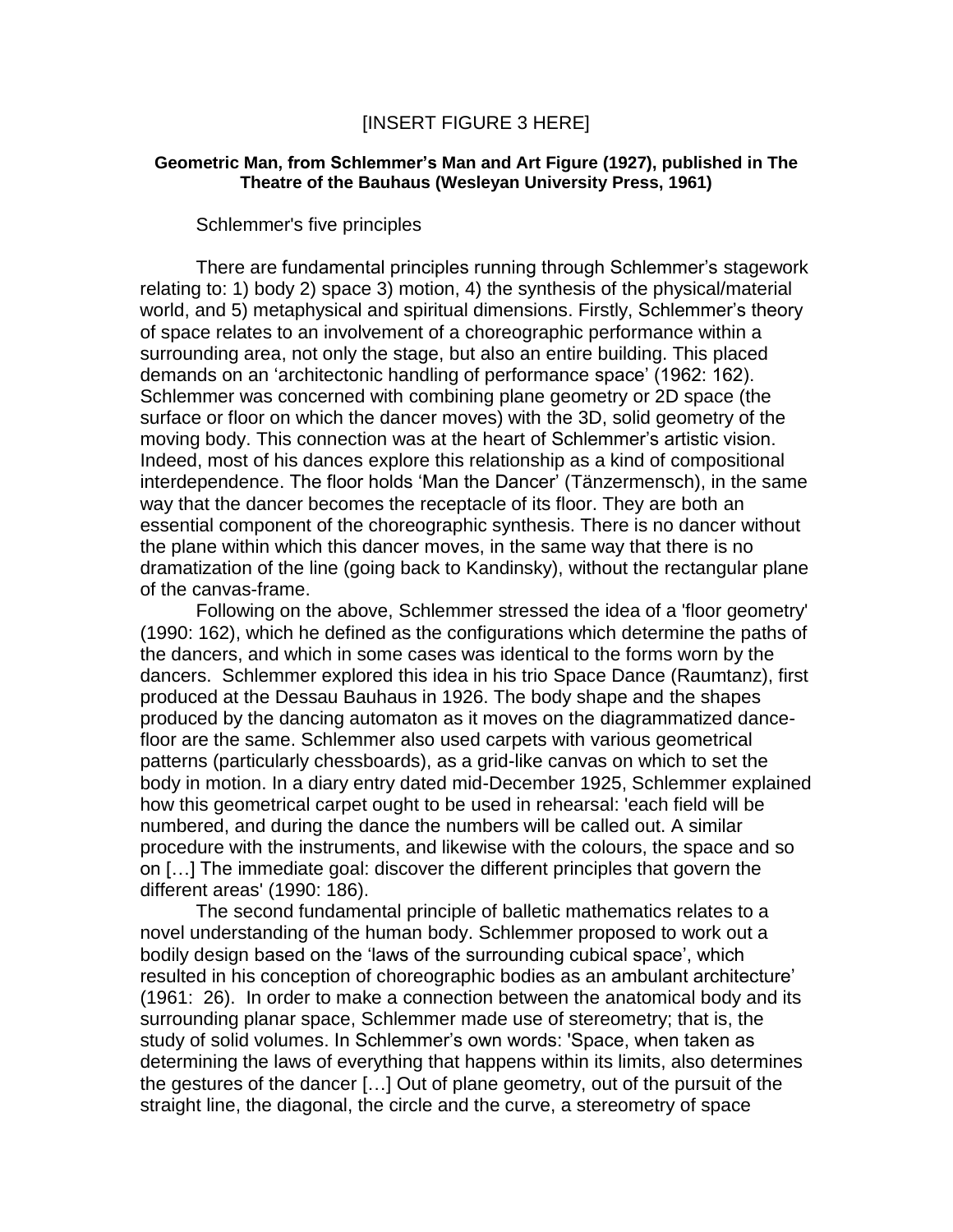evolves, almost of itself, by the moving vertical line of the dancing figure' (quoted in Wingler 1969: 118). In other words, the floor and the human body are governed by the same properties. They are, effectively, made up of the same formal substance. The difference is that because the human body is moving, it becomes a higher-dimensional projection of the 2D floor or wall, which are immobile. Like Kandinsky, Schlemmer saw movement as a geometric condition. When a point moves, it becomes a line. When a line moves, it becomes a plane. Schlemmer goes one step further. When the planar floor or wall moves, the floor becomes a solid object, a stereometric projection. In other words, the human body is a three-dimensional projection of the two-dimensional floor or wall upon which the dance is embedded.

This stereometric approach would lead to two very significant corollaries: firstly, the dancer's body could be potentially operated and assembled as a mechanical structure. The four models proposed by Schlemmer are: automaton, mobile architecture, marionette or metaphysical entity. These offered a new sense of the body in performance that did not rely on musculoskeletal structures or anatomical bodies, but geometrically articulated structures. A distinctly new type of 'technical organism' emerges from Schlemmer's work, which he famously called the Kunstfigur (Art Figure). The performer is no longer a living human being necessarily, but, quite possibly, a robotic mechanism. One other corollary to Schlemmer's principle of embodiment involves Schlemmer's specifications for a performer that should engage in non-verbal actions. Schlemmer's performers appeared masked in order to de-personalize and remove identifiable traits, thus freeing the performer from what Schlemmer saw as trivial parameters (gender, age, race, and so on).

Thirdly, the laws of motion of this new body in space resulted in a very particular type of regulated mobility, one that is defined by fundamental types of motion (rotation, translation, reflection, resizing). Schlemmer spoke of the laws of motion of the human body in space, placing particular attention on various aspects of rotation, direction and intersection (1961: 27). Schlemmer was thus attracted to structured patterns of movement such as the one produced by a spinning top, a spiral, or a disk in movement. Movement was not to appear random and unorganized. Rather, and stemming from the very same laws governing space, and by extension the body, choreographic movement should obey the laws of geometric motion, governing geometric objects within the planimetric and stereometric stage.

## [INSERT FIGURE 4 HERE]

**Schlemmer's linear study of the Moving Figure (Bewegte figur), part of his Mensch course on figural drawing (from Kuchling, Heimo, ed. Oskar Schlemmer: Man: Teaching Notes from the Bauhaus. MIT Press, 1971).** 

Dürer and the stereometric approach to performance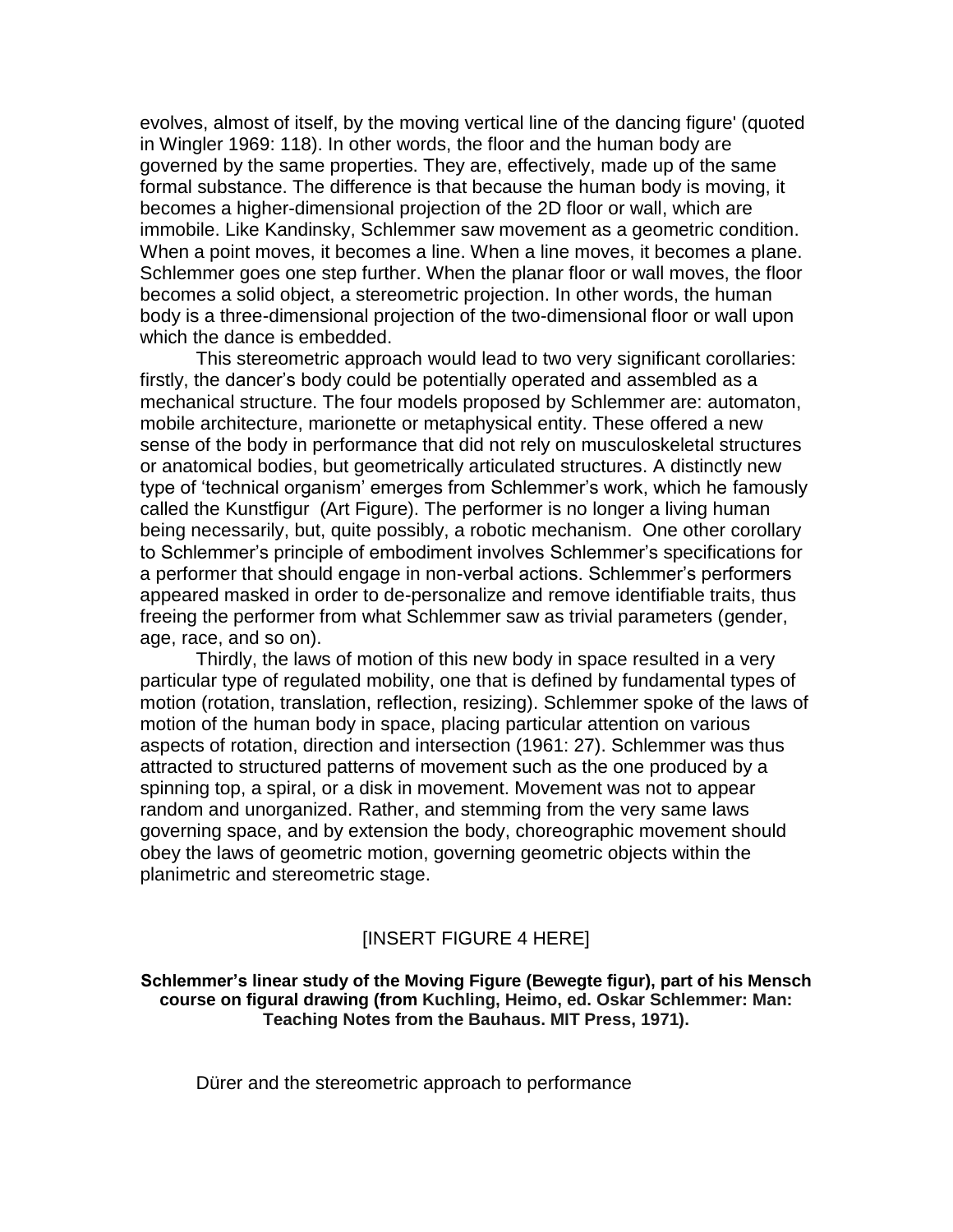Schlemmer disagreed with Kandinsky on what the former saw as a lack of historical perspective at the Bauhaus. Unlike Kandinsky, who did not care as much for historical perspectives, Schlemmer was deeply inspired by the 'old masters'. Most relevant to this discussion is Schlemmer's interest in the 16th century painter, engraver and mathematician, Albrecht Dürer. As early as 1915, Schlemmer wrote: 'I aspire for the Düreresque mode in the form of colour and drawing… Adapting and assimilating everything. This is something I must pursue' (1990: 24-5). Crucially, Dürer had explored the role geometry and stereometry play in the formalization of human anatomy and human movement, particularly in his Four Books on Measurement (published in 1525) and Four Books on Human Proportion (published in 1523).<sup>6</sup> Schlemmer made a number of graphic studies based on Dürer's original works, including a rectangular division of the human body (also known as Box-person), from 1928, a study based on Dürer's book on measurement, and a study of proportional division of the human body according to the Golden Ratio. These and other studies became an integral part of Schlemmer's theories of figural representation, which he taught as part of his celebrated Mensch course on figural drawing in the late twenties at the Bauhaus.

# [INSERT FIGURE 5 HERE]

## **Oskar Schlemmer study of proportions, after Dürer (from Kuchling, Heimo, ed. Oskar Schlemmer: Man: Teaching Notes from the Bauhaus. MIT Press, 1971)**

Dürer is of relevance to this discussion not least because he was interested in expanding an existing theory of proportion stemming back to the writings of Vitruvius.<sup>7</sup> Dürer expanded on these and set himself the task of studying different human types (young and old, male and female, athletic and obese). Perhaps most importantly, Dürer's contribution was to study proportion in relation to bodies in motion. Dürer's amalgamation of anatomical figures and geometric figures resulted in the graphic representation of fundamental mathematical rules that govern various body types and typical bodily movements- an idea that resonates strongly with Schlemmer's notion of an inherent mathematics within the human body. One could argue that the

<sup>&</sup>lt;sup>6</sup> The first book identifies five differently constructed types of human anatomies both male and female, all parts of the body expressed in fractions of the total height. In addition to basing his studies on the writings of Vitruvius, Dürer based these constructions on empirical observations of, in the author's words, two to three hundred living persons. The second book includes eight further types. In the third book, Dürer gives principles by which the proportions of the figures can be modified, including the mathematical simulation of convex and concave mirrors; here Dürer also deals with human physiognomy. The fourth book, which is devoted to the theory of movement, is perhaps the most significant to Schlemmer's own theory of geometric metricity, which he implemented as part of his theory of 'mathematics in motion', or 'balletic mathematics'. 7 See Salazar Sutil, Nicolas (2010): 'Body Manifold: Mathematics (mis)performed by Vitruvian and Acephalic bodies' in Performance Research 15(2): 17-22.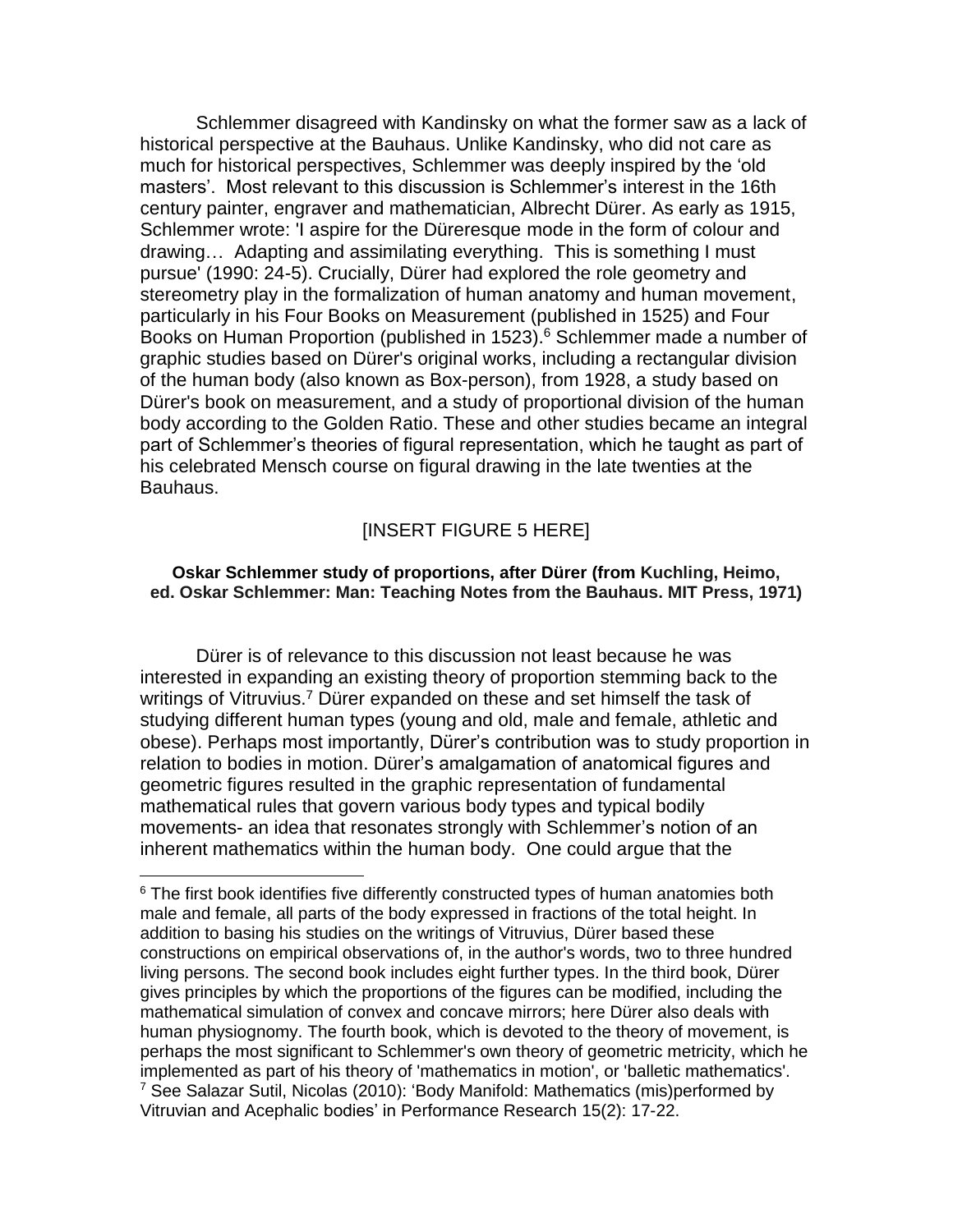application of Dürer's principles of bodily proportion and movement are key to the development of a theory of mathematical performance in Schlemmer.

### [INSERT FIGURES 6 and 7 HERE]

### **Stereometric Man, From Dürer's Book of Measurement (left) and stereometric study of the human body by Schlemmer (right, from Kuchling, Heimo, ed. Oskar Schlemmer: Man: Teaching Notes from the Bauhaus. MIT Press, 1971)**

This said, Schlemmer pushed the stereometric method beyond a Düreresque mode, and beyond the pursuit of purely mathematical relations. For Schlemmer, stereometry becomes a key method to the making of stage costumes, which is one of the most celebrated features of Schlemmer's stage work. Thus, the design models published in Schlemmer's essay Man and Art Figure clearly evoke Dürer's 'Stereometric Man: thirteen cross-sections of the body', produced circa 1527. Like Dürer's Stereometric Man, Schlemmer's stereometric Kunstfiguren take from their surrounding space a basic shape, a cube or cuboid, say, in order to arrange a human figure in a more general volumetric space. The difference lies in that the stereometric sensibility in Schlemmer has an artistic value in itself. Stereometry is not a rule to know the correct proportions of the human body; for example, so as to be able to understand tilting, angling and perspectival tracking, which the classical masters applied to drawing. For Dürer, the stereometric man was but an exercise to understand human movement and so as to be able to draw moving bodies in a realistic, figurative fashion. Schlemmer, unlike Dürer, was not concerned with realistic representation. Rather, he was content with depicting stereometric figures as the final representation of a human body transformed by abstract space. Thus, not only did Schlemmer apply stereometry to costume design- he also used it as a central idea in his performances.

In Box Promenade (a dance trio from 1929), three dancers were given the task to build a figure resembling a human being with cubes and cuboids strewn on stage. The dance is a Dureresque exercise that engages the performer in a reflexive task: that is, to find fundamental relations between spatial shapes and to find the patterns and proportions necessary to build a human figure out of boxes. Schlemmer's stereometric dances allowed audiences to see the body as a dynamic relation to space. Moreover, Schlemmer's stereometric dance encouraged a vision of the body as space- more distinctly, as a set of volumetric relations in moving space.

## [INSERT FIGURE 8 HERE]

## **Stereometric design of the Kunstfigur, by Schlemmer (published in Gropius, W. ed.The Theatre of the Bauhaus, Wesleyan University Press, 1961)**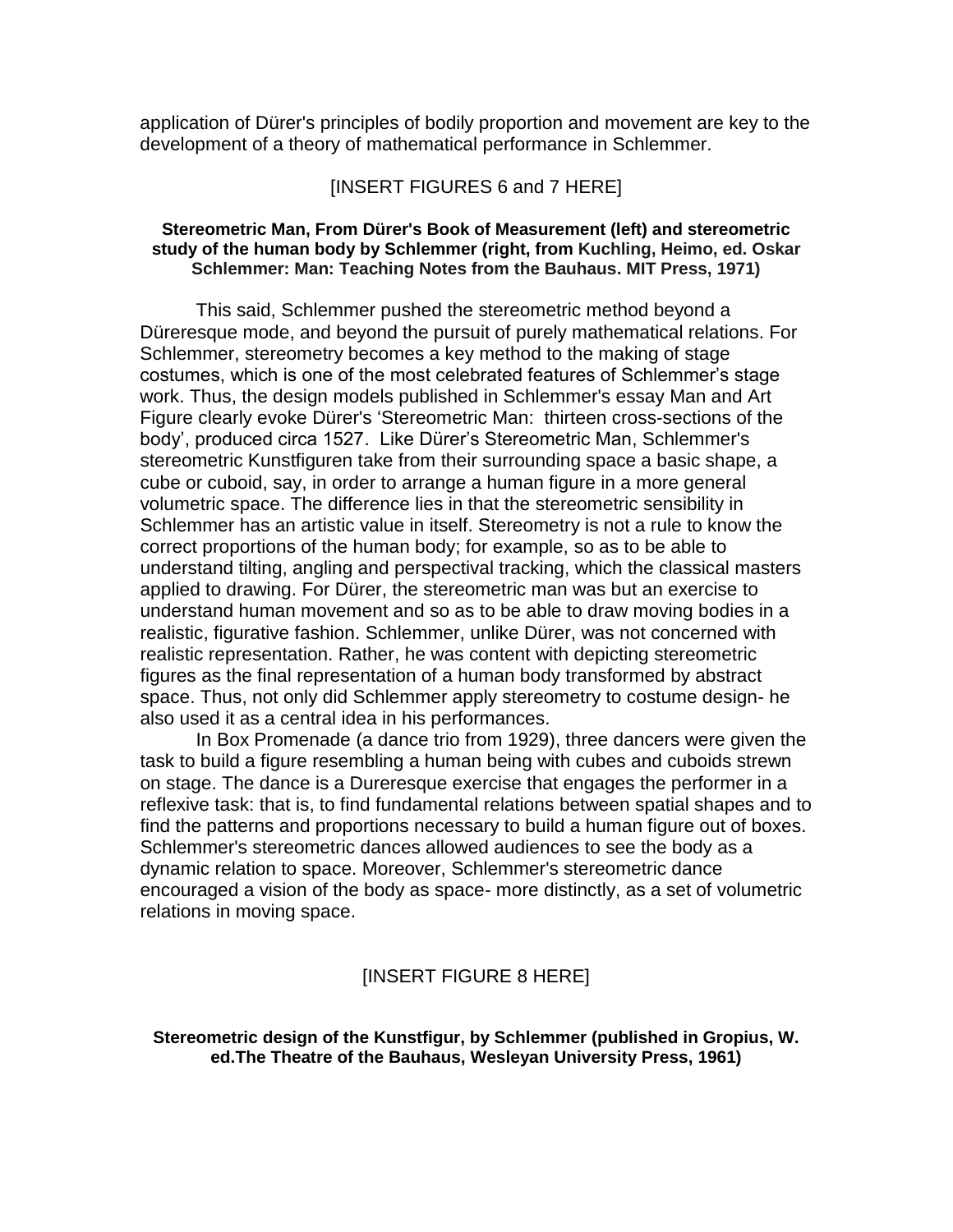Geometric Woman, and the two categories of motion: Dance Curves v. Stäbetanz

I will finish this essay by way of a comparative analysis. From the above, it is clear that at least two categories of motion take place in the stage experiments carried out at the Bauhaus. When comparing Schlemmer's so called Geometric Man (See Figure 11), and Kandinsky geometrization of Gret Palucca, as seen in the Dance Curves images discussed above, it is clear that whilst both models account for a geometric stylization, such that the human body is simplified to straight lines, arcs and joint angles, the two approaches are in fact very different. This differential approach to how mathematics in motion can be embodied produces a fundamental difference in these artists' attitudes to movement. Unlike Kandinsky, who saw the stage as a moving picture, or a succession of still images, Schlemmer saw the stage as a site for continuous movement, or a site for a continuous mathematics of motion. The stage functioned, for Schlemmer, quite literally as a mobile, a space of transformation and change, at once infinitely variable and strictly organized' (1961: 22). A slightly more philosophical way of putting this is that Kandinsky and Schlemmer realize two very different ontologies of movement: one outside itself and the other in-itself, one visual (where movement is seen from the outside, and projectively), and the other proprioceptively, where movement is felt from within.

Whilst Kandinksy turned to geometric bodies or stick figures in an attempt to re-move the body from a concrete anatomy altogether, Schlemmer gives a concrete value to these lines and turns them into real sticks, or poles, for the concrete realisation of the stick architecture as a physical dance. So instead of having abstract lines move in the blank canvas of an abstract dance (like Kandinsky's analytical drawings of Gret Palucca), Schlemmer wanted to remove the body, but not the physicality of the body, by having the lines attached, as wooden poles, to the dancer's limbs. In Schlemmer's conception, what matters is not the dancer's body, but the dancer's physical life, and so what we see dancing before us are the white wooden poles (the lines), changing direction and speed against the black canvas.

Schlemmer described the idea for his famous 'dance of sticks' in these words: 'imagine a space filled with a soft, pliable substance in which the figures of the sequences of the dancer's movements were to harden as a negative form... Aids such as poles (the horizontal balancing pole) or stilts (vertical elements) are... capable of vivifying space in a frame-like, linear fashion' (1969: 118). In 1927, Schlemmer produced a drawing entitled 'Stilt runners' (Stelenzlauf), where he began exploring the idea of extending human limbs and joints as part of a diagrammatic linear choreography involving wooden stilts and slats. The initial design led to perhaps one of the most celebrated of Schlemmer's short Dessau Bauhaus choreographies, which was to be entitled Stäbetanz (variously translated as Pole Dance, Slat Dance or Dance of Staffs). The piece, which was first performed by Manda von Kreibig<sup>8</sup> in 1927, stands as one of

l

<sup>&</sup>lt;sup>8</sup> Amanda von Kreibig worked as a principal dancer and ballet master in Darmstadt, Braunschweig. She joined the Dessau Bauhaus and assisted Schlemmer with a number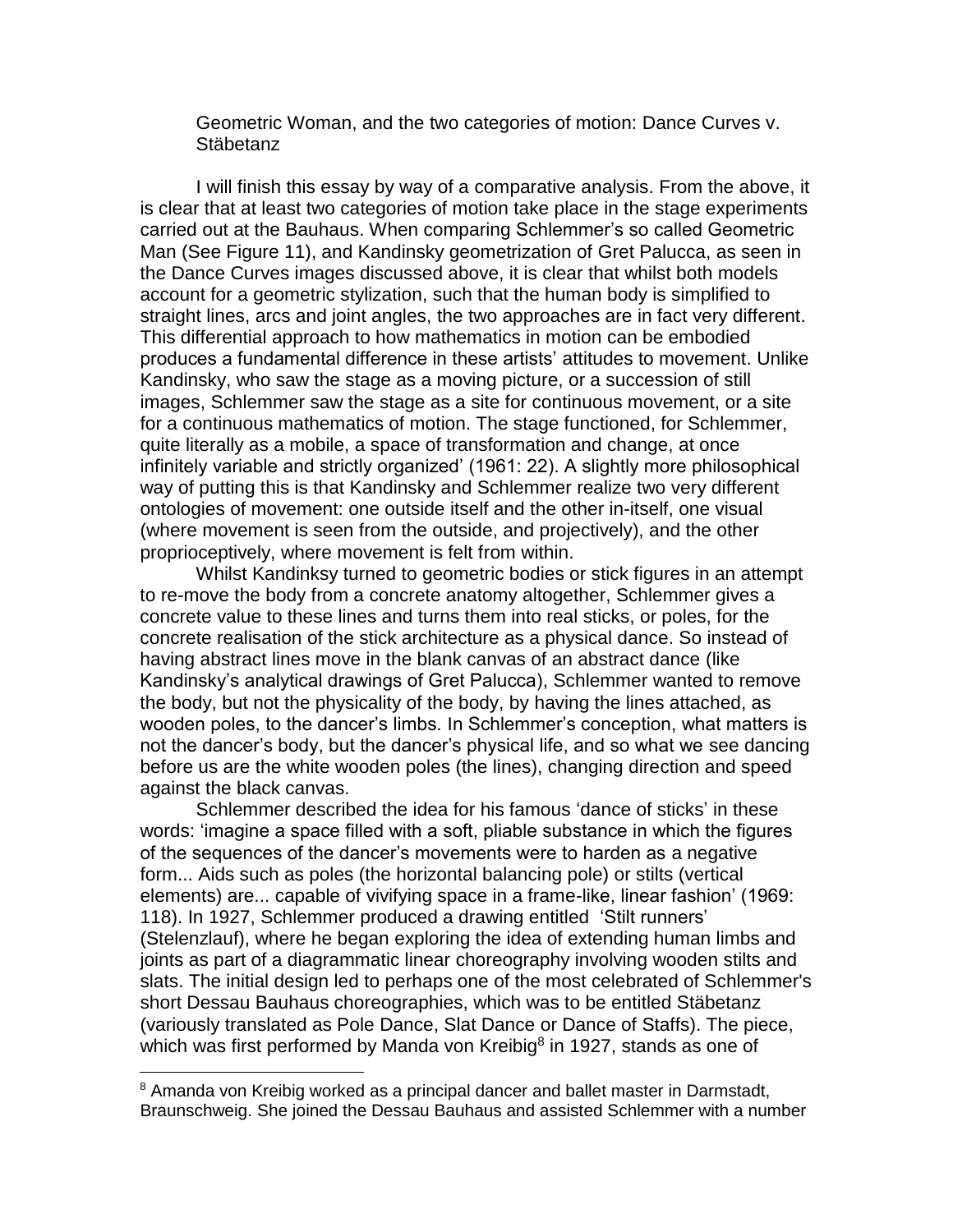Schlemmer's most daring and impressive attempts to articulate human body's relationship to the space around it. Schlemmer himself wrote that when the Dessau Bauhaus dances went on tour in June 1928, and were subsequently shown at the famous Dance Congress in Essen, the work was well received by 'those whose opinions count and also by the general public'. He added: 'applause, especially for the Dance of Staffs' (1990: 233).

Schlemmer noted in 1929 that the twelve poles fixed to the body of the dancer were part prop and part costume: 'an intermediary state between that which the actor wears and that which he manipulates' (1986: 145). Unlike many of Schlemmer's previous dances, which had featured the use of masks, Schlemmer opted for a black-clad costume covering the entirety of the dancer's body, including her face. Twelve white wooden slats were attached at knees, elbows, shoulders, and ankles. From the scant photographic records available it appears the dancer wielded a stick in either hand. Stills taken from the original performance also show Kreibig lunging, stepping, stretching her arms, in such a way that emphasis is drawn out of her bodily movement and focused on the shapes created by the sticks. Because the black-clad dancer is set again a black backdrop, these lunging movements are intended to highlight the changing position of the white sticks, whereas the dancer's body remains invisible, like the black-clad puppeteer in a Black Light Theatre.

To highlight this black-theatre effect, Schlemmer had the stage infused with stronger light, which, it appears: 'dematerialized the objective content from within, dynamising it and emphasizing certain forms while others receded into the background, with a resulting rhythmic alternation between plan and depth' (quoted in Litke 1986: 40). In this way, Schlemmer developed a 'sort of X-ray technique' (40), which employed light that seemed to penetrate a solid body to reveal its skeletal inner structure. This inner geometry of the dancer is not entirely dissimilar to what Kandinsky might have read as the inner truth of the image. Such formulation expresses a technological experience of space that Schlemmer himself speaks of in connection with the 'aura of magic', and the metaphysical dimension of the dance, as categorized above.

## [INSERT FIGURE 9 HERE]

### **Oskar Schlemmer, Bauhausẗnze, Sẗbetanz (Pole Dance), 1928, Vintage Print, altered and mounted by the artist, 17.5 x 11.3 cm. Photographer: T. Lux Feininger; dancer: Manda von Kreibig. B̈hnenarchiv Oskar Schlemmer/The Oskar Schlemmer Theatre Estate Collection UJS.**

of choreographic works produced between 1926 and 1929, including the celebrated Stäbetanz. Her father, Artur von Kreibig was a German mathematician, so it is not entirely unlikely that Kreibig might have had some understanding of Schlemmer's ideas of a mathematics in motion, from a more rigorous mathematical education. Whatever that may be, and due to injury, Kreibig had to end her career as a dancer in 1931. She spent the rest of her life in San Remo.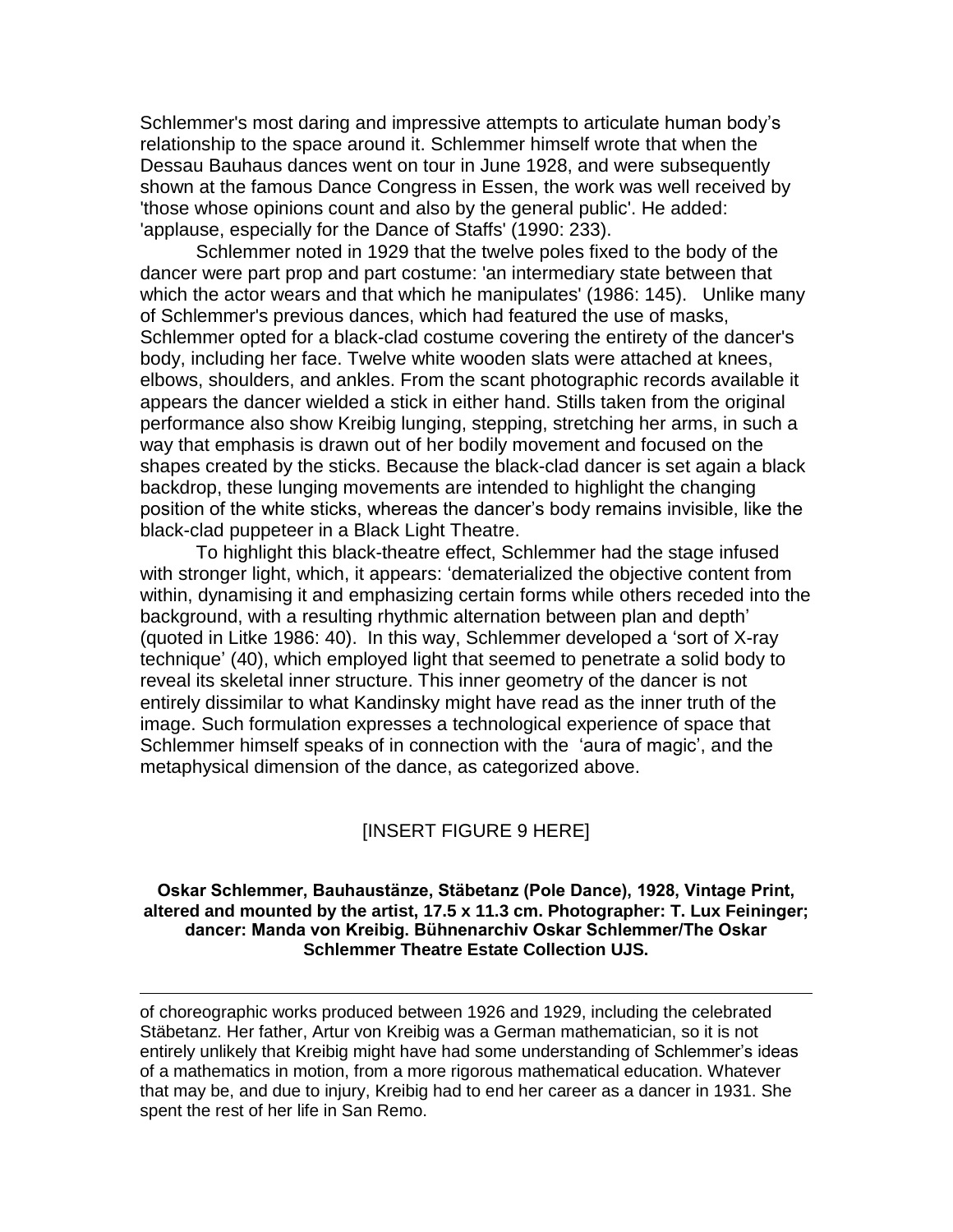How von Kreibig herself felt whilst performing this supposedly magical dance-theatre we will probably never know. In a brief note found in his diaries Schlemmer described von Kreibig as 'very hard-working'… '[She] feels her way quickly into the role, also adding a great deal herself' (1990: 227). A reconstruction of Stäbetanz by Debra McCall in the mid-eighties is also helpful toward an understanding of the dancer's own experience. McCall suggests that the dancer had to be able to project a sense of body into the farthest reach of every pole. According to McCall:

As the dancer began rehearsals with the twelve white poles attached to his limbs and torso, he had difficulty breathing and fought the confinement. Gradually he came to feel less encumbered by imagining the poles as naturally exaggerating his movement. Next he sensed his body interacting with and defining the surrounding space. Only then did the dance become three dimensional and sculpturally alive. (in Root-Bernstein 2001: 177)

The poles become, in the words of America choreographer Alwin Nikolais, 'extra bones and flesh',<sup>9</sup> which extend the dancer's physical size in space (in Root-Bernstein 2001: 178). The difficulty of moving a body that likewise extends in terms of added weight and unnatural balance is evident from the original photographs of Schlemmer's dance. The experience of the pole-dancer, which as we can begin to tell from the works quoted above is one of added effort, brings us to a final consideration of how these two ontologies of movement are actually divergent at a very basic level. Visualised movement, as represented in the abstract dance, also removes from the experience of movement the effort, and ultimately, the struggle that is moving a body in space, in order to release the image as a purely intellectual and analytical sense of motion. Because movement visualisation removes movement from a physical life and automates it by a simple sequencing of still images (a cinematographic automation), the effort, which is an intrinsic element of human movement, is eliminated, or at least, delegated to a machinic effort.

By making moment abstract, Kandinsky objectified the role of the dancer to a mechanical and geometric apparatus, and so a very fundamental disconnection occurs that distances the viewer and alienates view from motion. Movement is relegated to an animation technique. What is gained in moving from within movement, or rather dancing from the concrete body in Schlemmer's approach, is the bones and flesh, the sweat, the breathing, the kinetic materiality, the staging of physical work and effort. I do not wish to finish off with a statement

<sup>&</sup>lt;sup>9</sup> Schlemmer's Bauhaus dances could be said to comprise the roots of American choreographer Alwin Nikolais' work, which is strongly reminiscent of Schlemmer's mathematics in motion. Dancing with poles and geometric shapes was a trademark of a number of works by Nikolais including Kaleidoscope (1956) Allegory (1959) and Sanctum (1964). For a study of similarities between Bauhaus dances and Nikolais' work see Marcia B. Siegel 'Artisans of Space', in Gitelman and Martin (eds.) The Returns of Alwin Nikolais: Bodies, Boundaries and the Dance Canon (2007).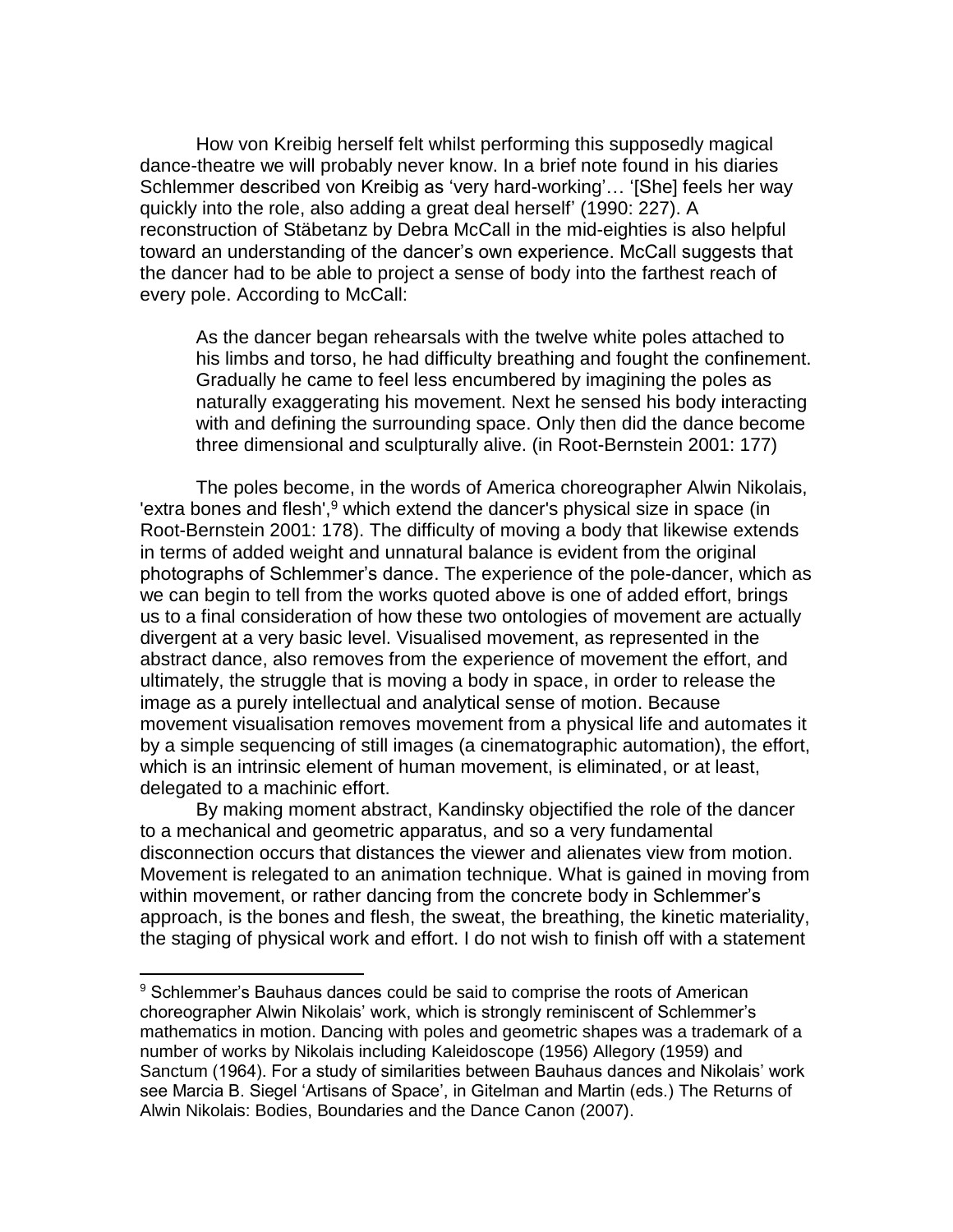that antagonizes the two positions, even though Schlemmer and Kandinsky, as it is clear from their diaries, had a somewhat tense and sometimes acrimonious relationship over the course of their shared careers at the Bauhaus. Visual movement and proprioceptive movement are not antagonistic, in my analysis, but complementary. This parallel history of the Bauhaus' mathematics in motion presents us with the possibility for a kinetic art that can be articulated equally from within and from without the experience of movement.

# **References**

- Funkenstein, S. 2012. 'Picturing Palucca at the Bauhaus'. In Susan Manning and Lucia Ruprecht (eds.) New German Dance Studies. Champaign: University of Illinois Press.
- Gropius, W. 2012. 'Programme of the Staatliche Bauhaus in Weimar'. In Bauhaus: Art and Life (exh. Cat.). London: Koenig Books.
- Guggenheim, Solomon. 1983. Kandinsky: Russian and Bauhaus Years, 1915- 1933 (exh. cat.), New York: Solomon R. Guggenheim Museum.
- Ingold, T. 2011. Being alive: Essays on Movement, Knowledge and Description. London and New york: Routledge.
- Kandinsky, W. The fundamental elements of form'. In Bauhaus: Art and Life (exh. Cat.). London: Koenig Books.
- ---. 1994. Complete Writings on Art. New York: Da Capo Press.
- Kattenbelt, C. 2006. 'Theatre as the site of the performer and the stage of intermediality' in Chapple and Kattenbelt (eds.) Intermediality in Theatre and Performance. Amsterdam and New York: Rodopi.
- Root-Bernstein, R.S and M. M. Root-Bernstein. 2001. Sparks of Genius: The Thirteen Thinking Tools of the World's Most Creative People. Boston: Houghton Mifflin Harcourt.
- Salazar Sutil, N. 2010. 'Body Manifold: mathematics (mis)performed by Vitruvian and Acephalic bodies'. In Performance Research 15(2): 17-22.
- ---. 2010. Theatres of the Surd: A Study of Mathematical Influences in European Avant-garde Theatre. Doctoral thesis, Goldsmiths, University of London.